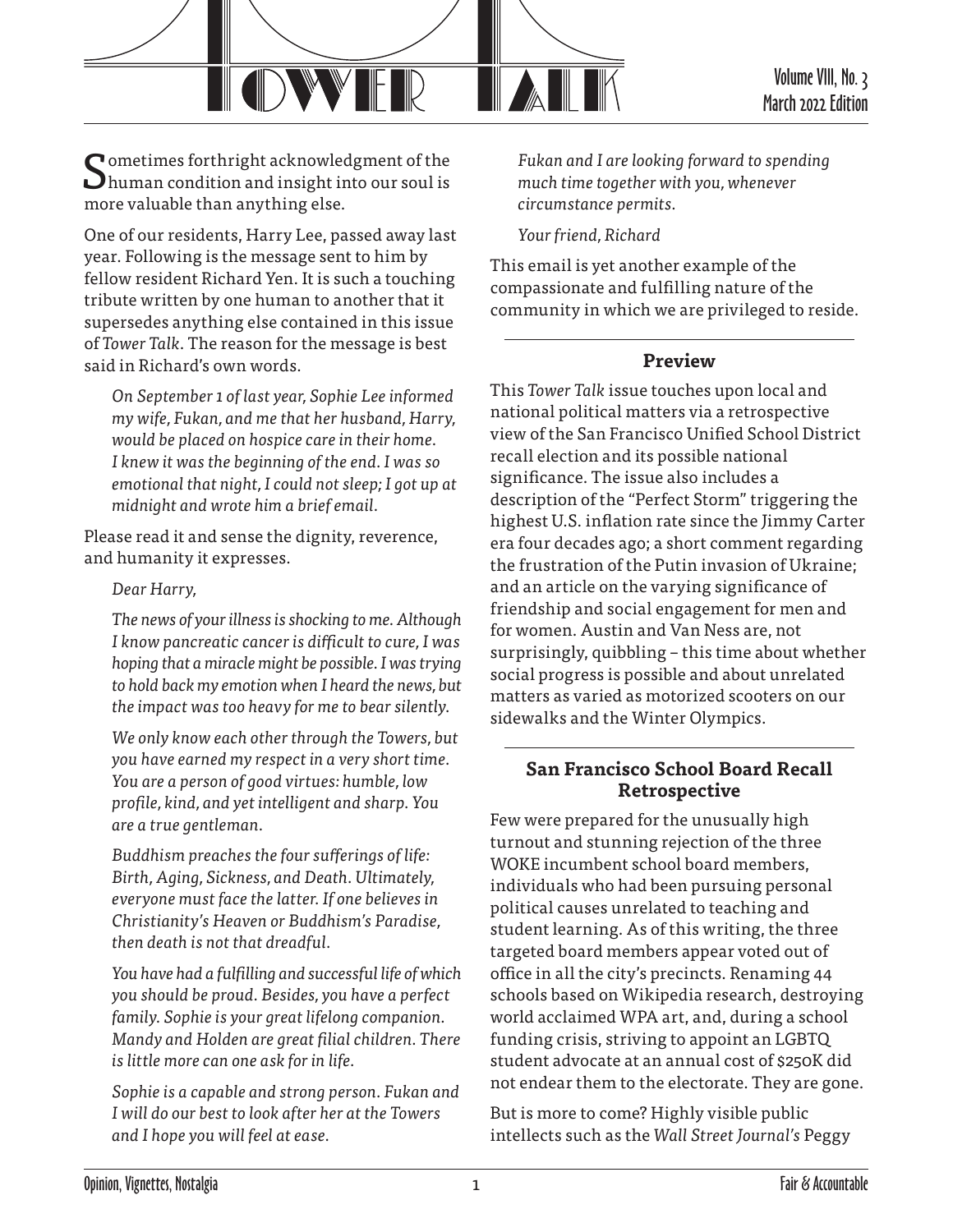Noonan and election genius Karl Rove have suggested that what started in San Francisco may represent a wave that will move across the nation, signaling a return to normal politics and a rejection of the extreme left.

I like Peggy Noonan. Most of the time I agree with her. This time, I am not sure she's right. She contends that the SF school board recall is historic and has widespread national implications. Karl Rove has hopped on the bandwagon proclaiming the extreme left-leaning portion of the Democratic Party had better wake up.

A Nevada friend of mine who is running for Governor this coming November is heartened by the recall and believes that his Democratic opponent will be fighting uphill if he espouses extreme leftist values.

But wait! The view has another side. Our local recall might just be a local matter, not a national concern. One of the recall movement's major supporters had a far more modest view. She asserts that the overwhelming turnout and 3.5 to 1 vote to turn the rascals out was more a consequence of the Board's highly visible incompetence at moving pandemic entrapped children back in school than its woke politics.

If the San Francisco School Board recall does have national reverberations, it will be an unusual incident. One hundred years ago, Progressive Era reformers moved in state after state to separate school board elections from general elections on grounds that schools should not be politicized. Up to now, these 20th Century Progressive Era political sanitation efforts have been effective. Almost no one votes in school board elections, except maybe in Iowa where there possibly is little else to do, and only in a few places is a school board position a steppingstone to higher office.

Jimmy Carter was a school board member in Plains Georgia. I think Huey Long in Louisiana may have been a school politico before setting out to be a machine boss. However, I cannot think of many others who have climbed to national prominence because of a local school board position.

I need to see more evidence that San Francisco's recall of three silly dupes has a national consequence. High gasoline prices, astounding inflation, and supply-chain-induced shortages may spell the end for a whole lot more incumbent Democrats than a few locals striving to remove the names Abraham Lincoln and George Washington from public schools. As Clinton advisor James Carville famously said, "It's the economy stupid."

## **The Political-Economic Consequences of a Perfect inflationary Storm**

Let us stay with Mr. Carville a bit longer.

President Biden and the Democratic Party are confronted by a set of interlocking detrimental domestic conditions that likely will be damaging in the upcoming midterm election and possibly will carry over to 2024. (Already 15% of Democratic House of Representative incumbents have seen the writing on the wall and announced they will not run for 2022 re-election.) Some of these politically threatening conditions were set in motion by events preceding last year's Presidential election and are matters that Biden and Democrats inherited. Other politically worrisome conditions are more of their own doing and may lead to their party's undoing. Below are some details.

The principal domestic problem is runaway inflation. It is eroding the paychecks of America's middle-class workforce; 61% of households now report that they live paycheck to paycheck and are frightened by their inability to meet rising costs.

Inflation occurs when economic equilibrium is pierced, such as when demand exceeds supply. Federal and state economic stimulus packages have generally maintained household income and consumer demand. The problem is on the supply side. An unprecedented shortage of truck drivers has tied up shipping ports and railyards in a way that stretches and, in some instances, broken the supply chain for manufactured goods and commodities. This condition is driving the price of material items and commodities higher and higher. For example, buying a new automobile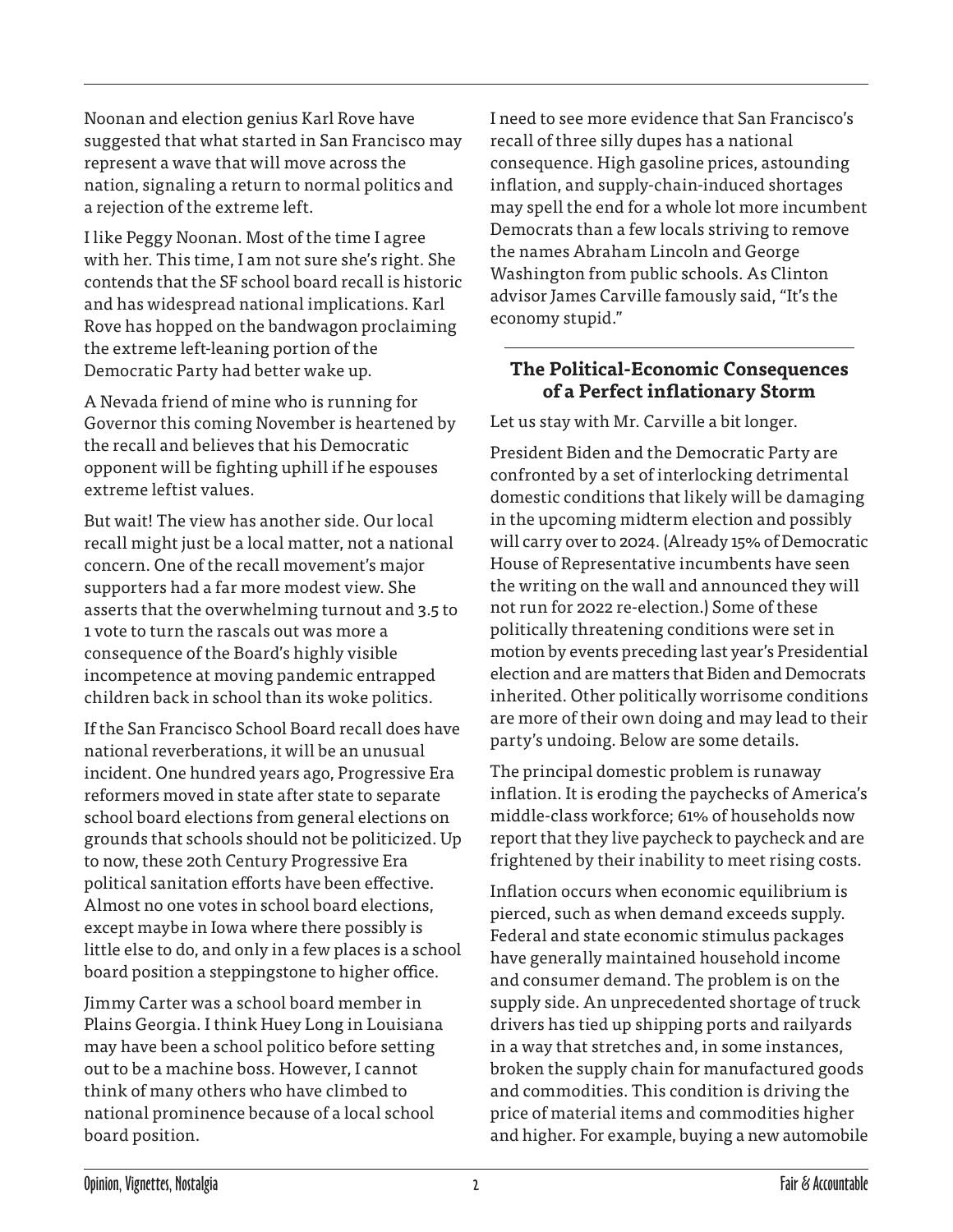is a pricey undertaking because overseasmanufactured computer chips are in short supply. (What would Henry Ford think of that?)

Also, a labor shortfall is limiting supply. Workers are on the sidelines either because stimulus funds offset wages or out of necessity (e.g., staying home to care for children who are not in pandemic-closed schools) or because they believe if they wait long enough, they'll be paid more by increasingly labor deprived employers.

The labor shortage is fueled by another condition: rapidly rising gasoline prices.

Environmental concerns moved the U.S. from energy independence to energy dependence. Gasoline rising from \$3.00 a gallon to \$5.00 or \$6.00 a gallon triggers inflation and keeps

workers either closer to home or at home. This fuel cost fuels the labor shortage and drives wages up. The Biden administration released strategic oil reserves to mitigate the gasoline price rise, but that is a temporary solution. These reservoirs hold only a 30-day oil supply.

#### If COVID fades by the end

of 2022, stimulus money slows down, and the supply chain is reconnected, we will fall into a more economically balanced situation by 2023. Will the restored equilibrium come in time, or will public dissatisfaction persist and fuel a big Republican victory in November, providing a Republican House and Senate for two or more years thereafter?

These domestic difficulties could be exacerbated by or totally submerged under the Russia– Ukraine situation.

# **Putin Versus the West**

This newsletter is being written as Russian troops attack Ukraine. Where will this end? A happy

solution is hard to see. NATO is weakened by Western Europe's dependence upon Russian oil and natural gas. Putin is 70 years old, makes clear he wants to return Russia to its pre-1989 breakup status, possesses nuclear missiles that he can use for leverage, and he just might get his way.

## **Challenge to Males, the Sisterhood, and the Benefits of Social Engagement**

I have commented previously in *Tower Talk* on the relative ease of bonding among women and the challenge men have in forming supportive alliances. A neuroscientist offers an observation.

The Stanford head of psychiatry proclaims that one of the best things a man can do for his health is to be married to a woman; whereas, for a



woman, one of the best things she can do for her health is to nurture relationships with girlfriends.

Women connect with each other and provide support systems that help each other deal with stress and difficult life experiences. Physically, "girlfriend time" assists in creating serotonin, a

neurotransmitter that combats depression and creates a general feeling of wellbeing. This may stem from the time we lived in caves and women cooperated in taking care of children and in performing domestic chores. Men operated more independently as they left the cave to hunt.

Women share feelings, whereas men tend to form relationships around activities. Spending time with a friend is just as important to men's general health as jogging or working out at a gym. However, regrettably men tend to think that when they "exercise" they are doing something good for their bodies, but having a beer with friends is wasting time that should be more productively engaged.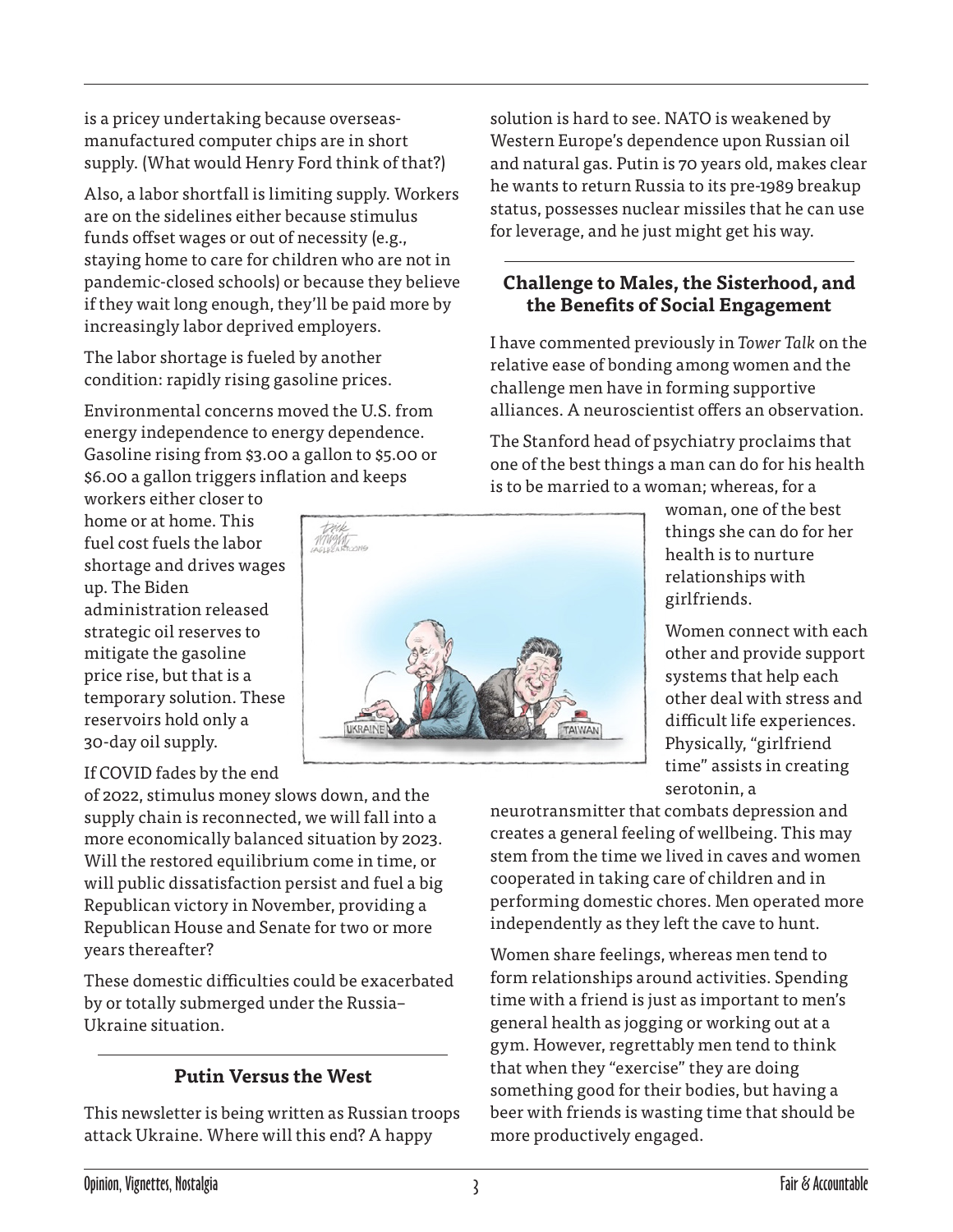Not true. In fact, failure to create and maintain high quality personal relationships with other humans is as dangerous to physical health as smoking! So, every time you schmooze with a gal pal or with your men friends, just pat yourself on the back and congratulate yourself for doing something good for your health.

> Did you know that 14 muscles are activated when opening a bottle of wine? Fitness is my passion  $\mathfrak S$

### **Entrez Nous**

Austin and van Ness reside in San Francisco Towers (1501). They have maintained a longtime relationship even though they see the world through widely different lenses. It is sometimes interesting, even informative, to overhear their conversations.

*Aus:* You seem a bit down today.

*Van:* Just a little. I'm sorry the Queen was infected with COVID. Prince Andrew has misbehaved badly and cost her a lot of money, and Prince Harry is just simply a jerk. Thank God for William and Kate. Did you like the Winter Olympics?

*Aus:* I am in despair. I did not watch any of the Olympics.

*Van:* Me either. I just could not get interested. Whatever has pushed you into such a funk?

*Aus:* Amidst so much possible happiness, so many are deprived. My heart goes out to the homeless, to the unemployed, to those whose mental condition prevents their keeping a job, to those whose lives are so empty they resort to using drugs, and on and on.

*Van:* Oh dear! You really are down today. Did you take your meds? What can I say to brighten your day? *Aus:* Everything is going wrong; do you think we will ever end racism?

*Van:* Last time I looked, slavery had been abolished. Would it make you feel better to know that 18% of the entering freshman class at Harvard last September was black? Does that count as progress in your book?

*Aus:* I am scared to death the U.S. Supreme Court is going to overturn Roe v Wade.

*Van:* About half the American public hopes it does.

*Aus:* This conversation is going nowhere. You just don't get it.

*Van:* What would you like me to "GET?"

*Aus:* Bernie would have been such a terrific President, what with his great ideas for making our society better.

*Van:* I would like to hear just one, just one, Bernie "Great Idea." The guy is a total hypocrite espousing all his liberal views and supposed sympathy for the underclass while exploiting his Senate seat to become a millionaire. Bah humbug!

*Aus:* Surely you see how the staggering trillionplus student loan debt is strangling our younger people and poisoning their early productive years. Bernie would change all that by forgiving burdensome student loans.

*Van:* Give me a break! No one made students take out loans. They did it of their own volition. They knew what they were getting into. Now you want to let them off the hook. No one put a gun to their heads. What are you going to do for those who honestly paid off their loans as they were obligated to do? Forgiving outstanding loans would amount to one of the greatest overt classbased wealth transfers in history, taking tax money from the lower wealth components of society and subsidizing middle class youth that go to college. God! How I wish you knew some economics.

*Aus:* Terrible heartless Ronald Reagan closed all the mental hospitals and now we have these poor sick people out on the street.

*Van:* For Reagan it might have been a cost-saving